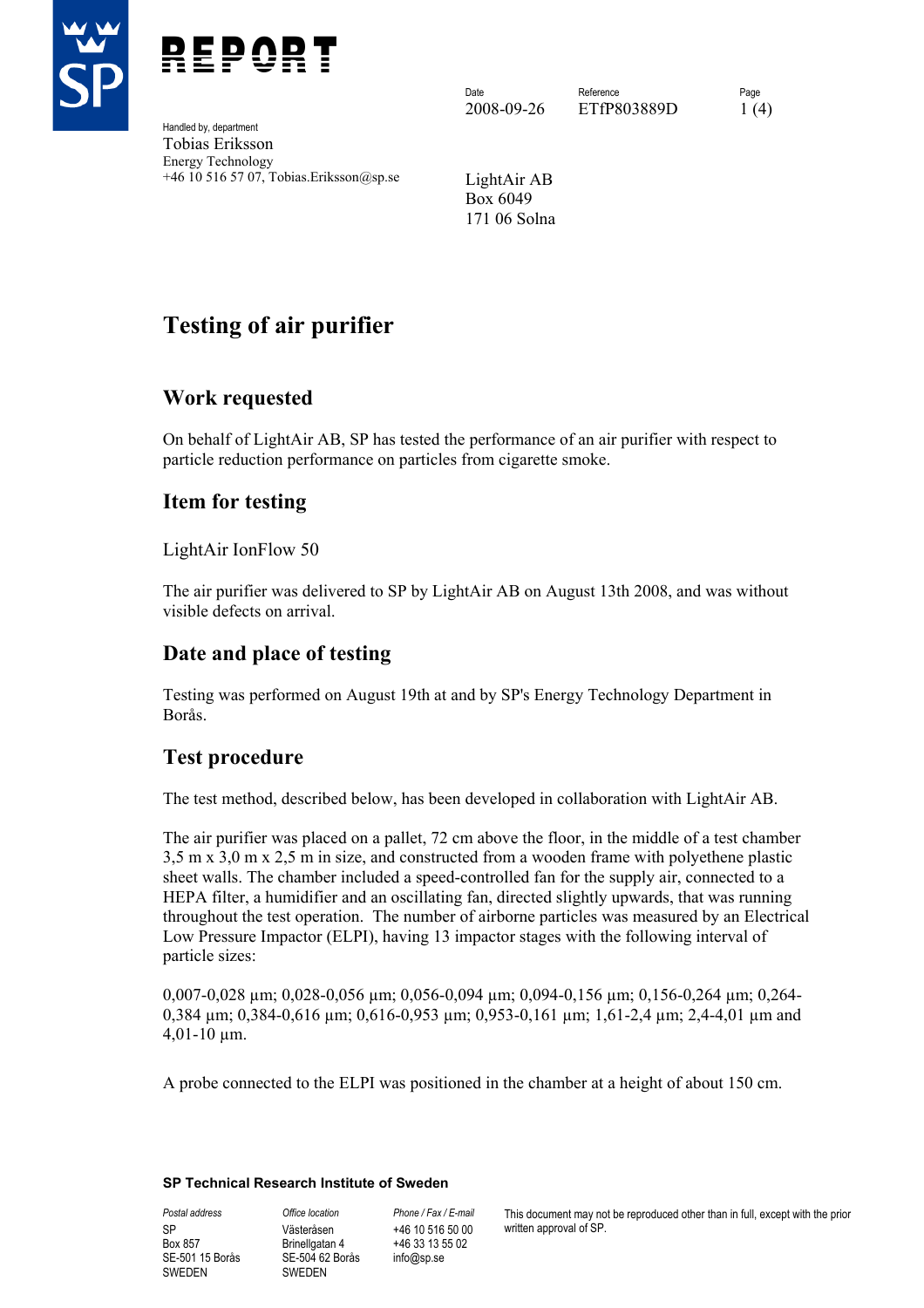



**Fig. 1. Particle size distribution from cigarette smoke at a representative measurement** 

Prior to the measurement test (both natural decay and particle reduction), the air in the chamber was cleaned to less than 100 particles/ $\text{cm}^3$ . A burning cigarette was used as the source of pollution, to give an initial particle count of about 80 000 particles/cm<sup>3</sup>. Temperature and humidity was measured.

#### **Measurement of natural decline**

Sedimentation, agglomeration and the fastening of particles to surfaces<sup>1</sup> result in a natural decline in the particle concentration in the chamber.

A burning cigarette was lit and placed in the chamber until the selected particle concentration was reached. The cigarette was then removed, and the air mixed for five minutes, after which the test measurement of particle concentration was started.

#### **Measurement of particle reduction**

The chamber was opened, the air purifier put into it, and the chamber closed. A cigarette was lit and placed in the chamber until the selected particle concentration was reached. The cigarette was then removed, and the air mixed for five minutes, after which the air purifier was started and the power supply voltage adjusted. Measurement of the particle concentration was started, and allowed to continue until the air in the chamber was clean (less than 500 particles/ $\text{cm}^3$ ), but in no case for more than two hours.

 1 Nordtest Method, NT VVS 106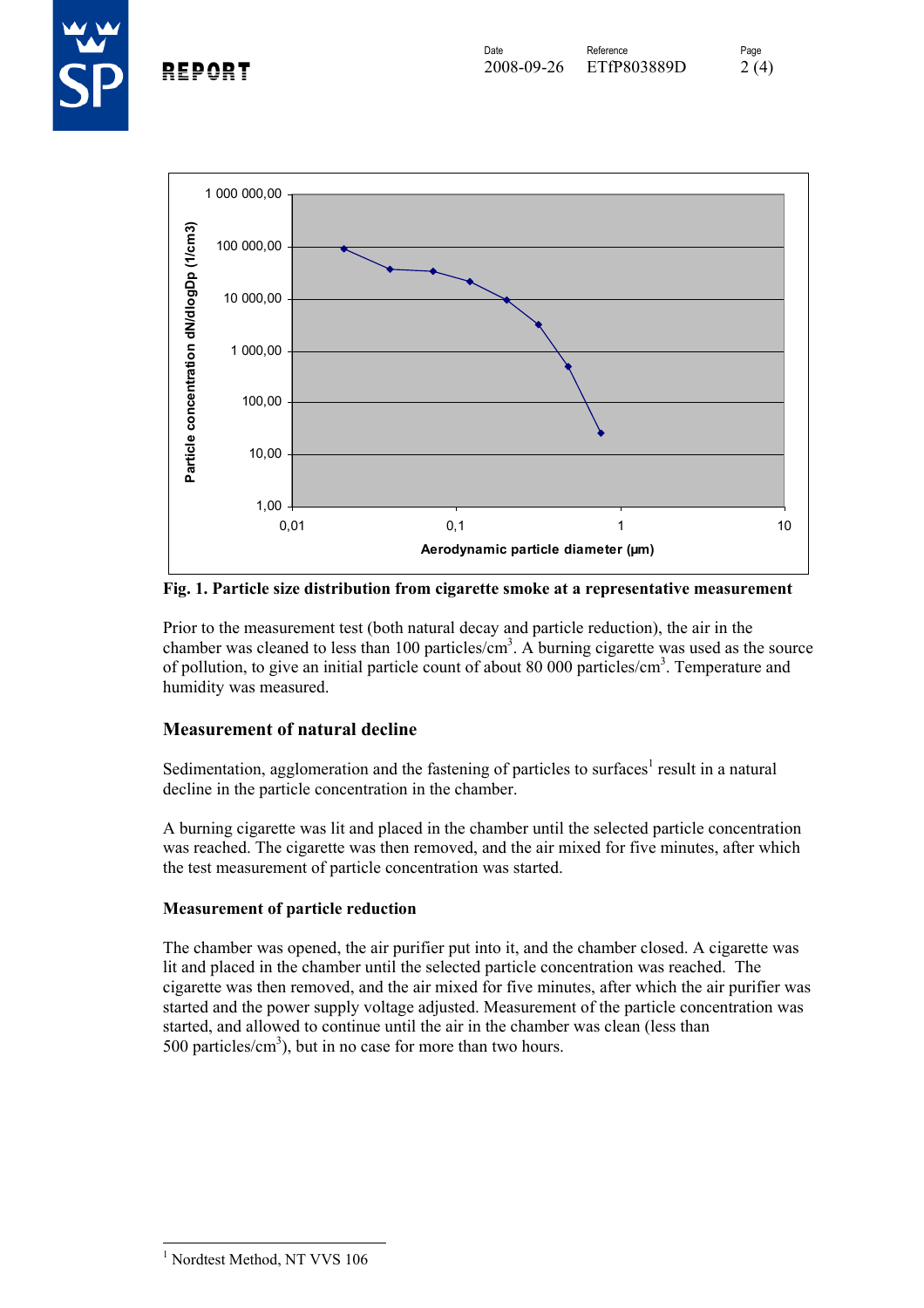

## **Test conditions**

Conditions during the test were a temperature interval of 23,0 °C – 23,3 °C, relative humidity 46,0 % - 47,3 %, and power supply voltage  $230 \pm 1$  V.

## **Results**

The result for particle reduction performance are shown in diagrammatic form, with the particle concentration as a function of time. The particle concentration represents all particle sizes. The diagram also shows the natural rate of decline of particle concentration.



**Fig. 2. Particle reduction for LightAir IonFlow 50** 

**Table 1** 

|                         | <b>Particle reduction [%]</b> |        |         |                  |               |    |                |     |
|-------------------------|-------------------------------|--------|---------|------------------|---------------|----|----------------|-----|
| Air purifer             | 10.25h                        | l0.5 h | l0.75 h | 1.0 <sub>h</sub> | $1,25 h$ 1,5h |    | $1.75 h$ 2.0 h |     |
| Natural decay           | 12I                           | 221    | 30      | 38               | 45l           | 51 | 56             | 60I |
| LightAir IonFlow 50 / - | 44                            | 68l    | 81      | 89               | 93            | 95 | 97             | 98  |

Note that the results quoted in this report apply only to the specific items tested.